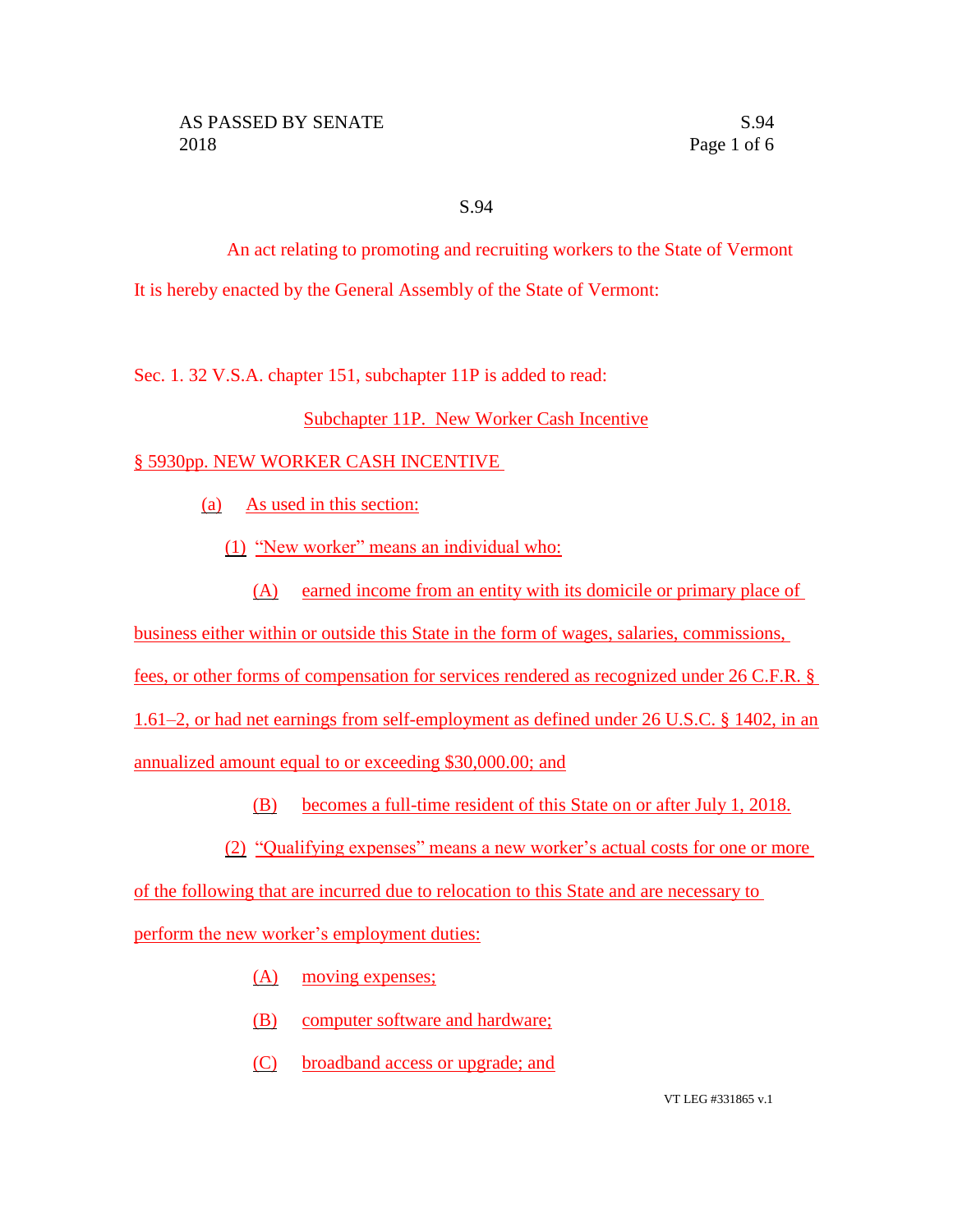(D) membership in a co-working or similar space.

(3) "Agency" means the Agency of Commerce and Community Development.

(b)(1) A new worker shall be eligible to apply to the Agency for a cash incentive

under this section in the amount of \$1,000.00 in the calendar year following the year in

which he or she becomes a resident of this State.

 $(2)(A)$  The Agency shall certify that a new worker meets the eligibility

requirements under this section before disbursing a cash incentive to the new worker.

(B) The Agency shall award cash incentive payments on a first-come,

first-serve basis, up to \$250,000.00 in total annual payments until the funds are expended.

(c) The Agency shall:

(1)promote awareness of the new worker cash incentive authorized under this

section;

(2)develop a process to certify a new worker's eligibility for a cash incentive under this section; and

(3)adopt measurable goals, performance measures that demonstrate results, and an audit strategy to assess the utilization and performance of the cash incentive authorized in this section.

(d) For the purposes of this section, the Department of Taxes shall calculate the amount of a new worker's annualized income as follows:

(1) multiply the income declared on the income tax return filed for the taxable year during which the new worker became a resident of this State by twelve, and

VT LEG #331865 v.1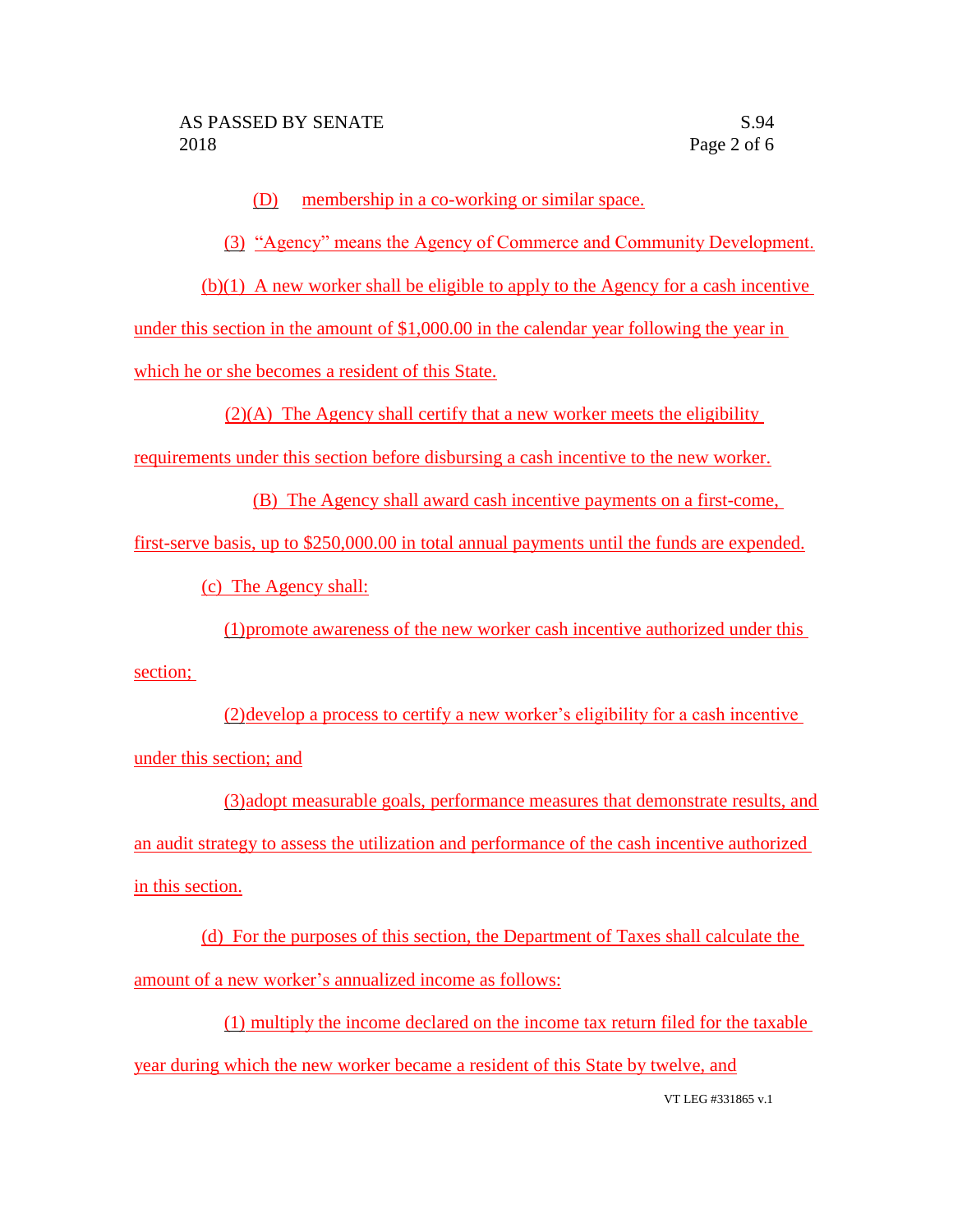(2)divide the amount in subdivision (1) of this subsection by the number of

months in which the new worker was a resident of this State during the taxable year.

Sec. 2. 32 V.S.A. § 3102(e) is amended to read:

(e) The Commissioner may, in his or her discretion and subject to such conditions and

requirements as he or she may provide, including any confidentiality requirements of the

Internal Revenue Service, disclose a return or return information:

\* \* \*

(20) To the Secretary of Commerce and Community Development, provided that

the information is limited to whether a new worker filed an income tax return under

chapter 151 of this title; whether that new worker was a new filer on or after taxable year

2018; and whether that return shows an amount of income that meets the eligibility

requirements for the cash incentive provided under 32 V.S.A. § 5930pp.

# Sec. 2. IMPROVING INFRASTRUCTURE AND SUPPORT FOR REMOTE WORK IN VERMONT; STUDY; REPORT

(a) The Secretary of Commerce and Community Development, in consultation with the Commissioners of Labor, of Public Service, and of Buildings and General Services, and other interested stakeholders, shall identify and examine the infrastructure improvements and other support needed to enhance the ability of businesses to establish a remote presence in Vermont and to allow Vermonters and businesses developing from maker spaces, co-working spaces, remote work hubs, and innovation spaces to work and provide services remotely. (b) Based on his or her findings, and in consultation with the Commissioners of Labor, of Public Service, and of Buildings and General Services, and other interested stakeholders, the Secretary shall design a program to address the needs identified pursuant to subsection (a) of this section. AS PASSED BY SENATE S.94 2018 Page 4 of 6 VT LEG #331865 v.1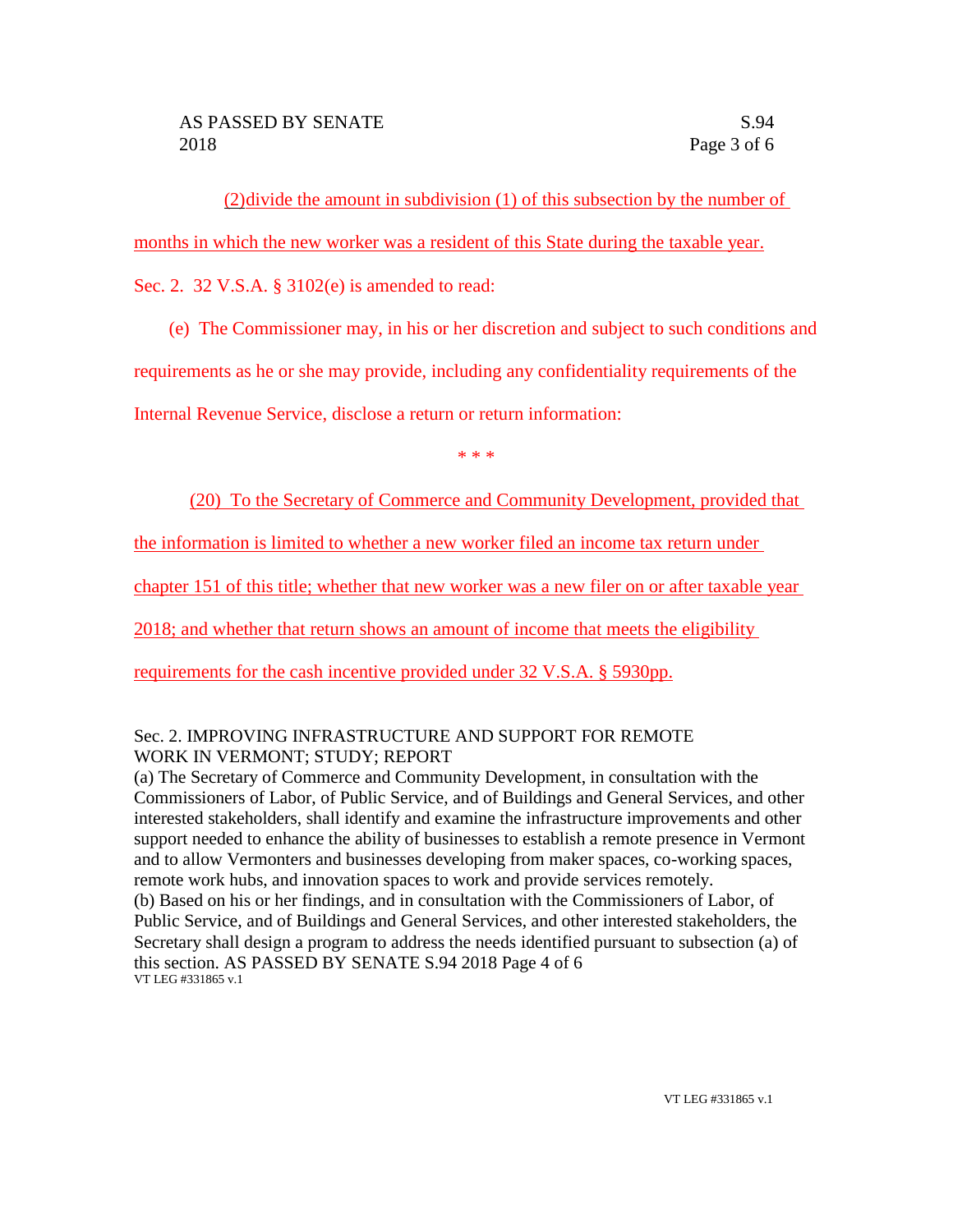### AS PASSED BY SENATE 2018

(c) Specifically, the program shall:

(1) address the infrastructure needs of remote workers and businesses developing from generator spaces;

(2) promote and facilitate the use of remote worksites and maker spaces, co-working spaces, remote work hubs, and innovation spaces;

(3) encourage out-of-state companies to use remote workers in Vermont;

(4) reduce the administrative and regulatory burden on businesses employing remote workers in Vermont;

(5) increase the ease of start-up companies finding remote work or maker spaces, co-working spaces, remote work hubs, and innovation spaces in the State; and

(6) support the interconnection of current and future maker spaces, co-working spaces, remote work hubs, and innovation spaces in this State.

(d) On or before January 15, 2019, the Secretary shall submit to the House Committee on Commerce and Economic Development and the Senate Committee on Economic Development, Housing and General Affairs a written report detailing:

(1) his or her findings, program, and any recommendations for legislative action to implement the program; and

(2) any additional policy changes to improve the climate for remote workers, including zoning measures, insurance and liability issues, workforce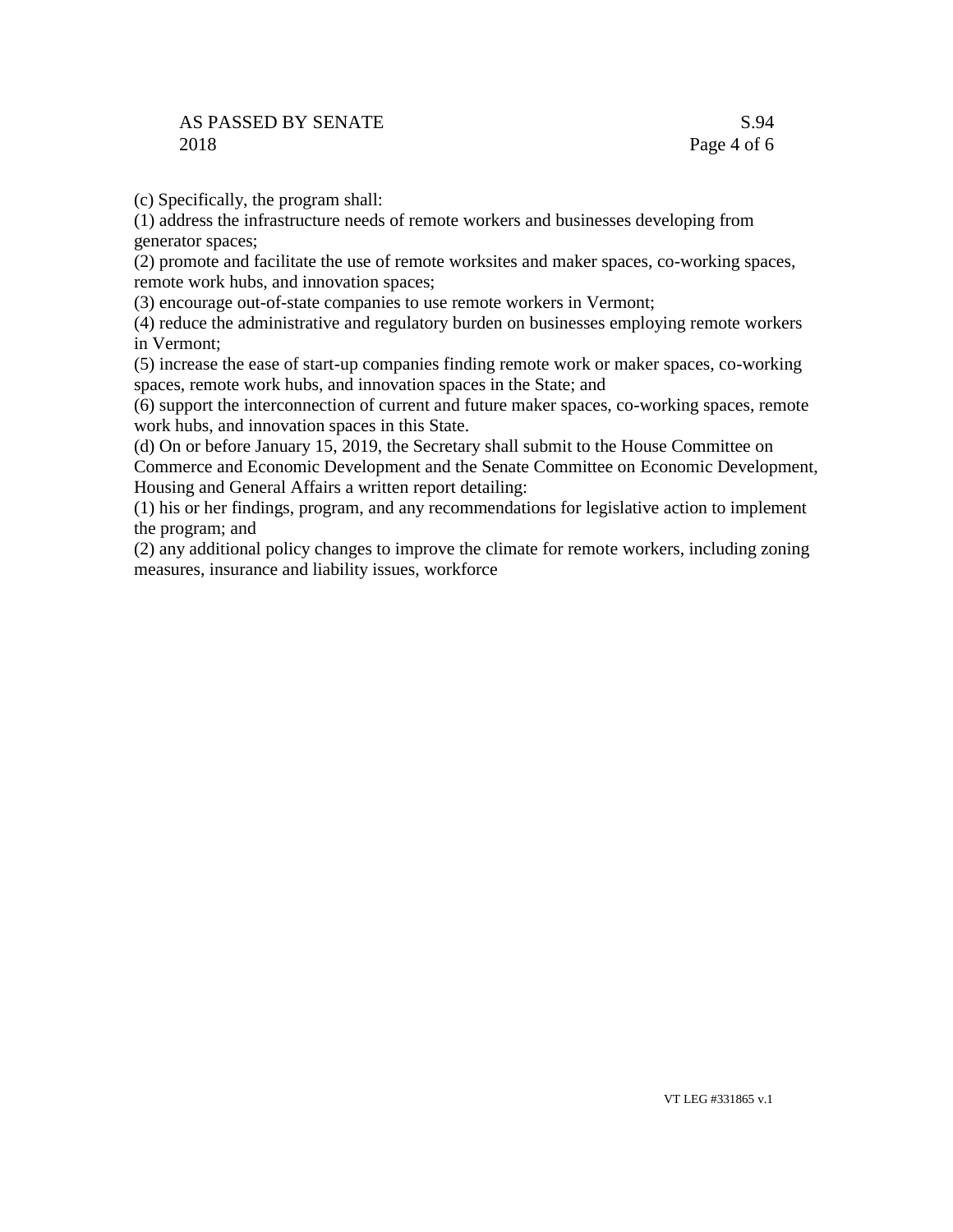# AS PASSED BY SENATE 2018

,

S.94 Page 5 of 6

training needs, broadband access, access to co-working spaces, and an assessment of environmental implications of working remotely.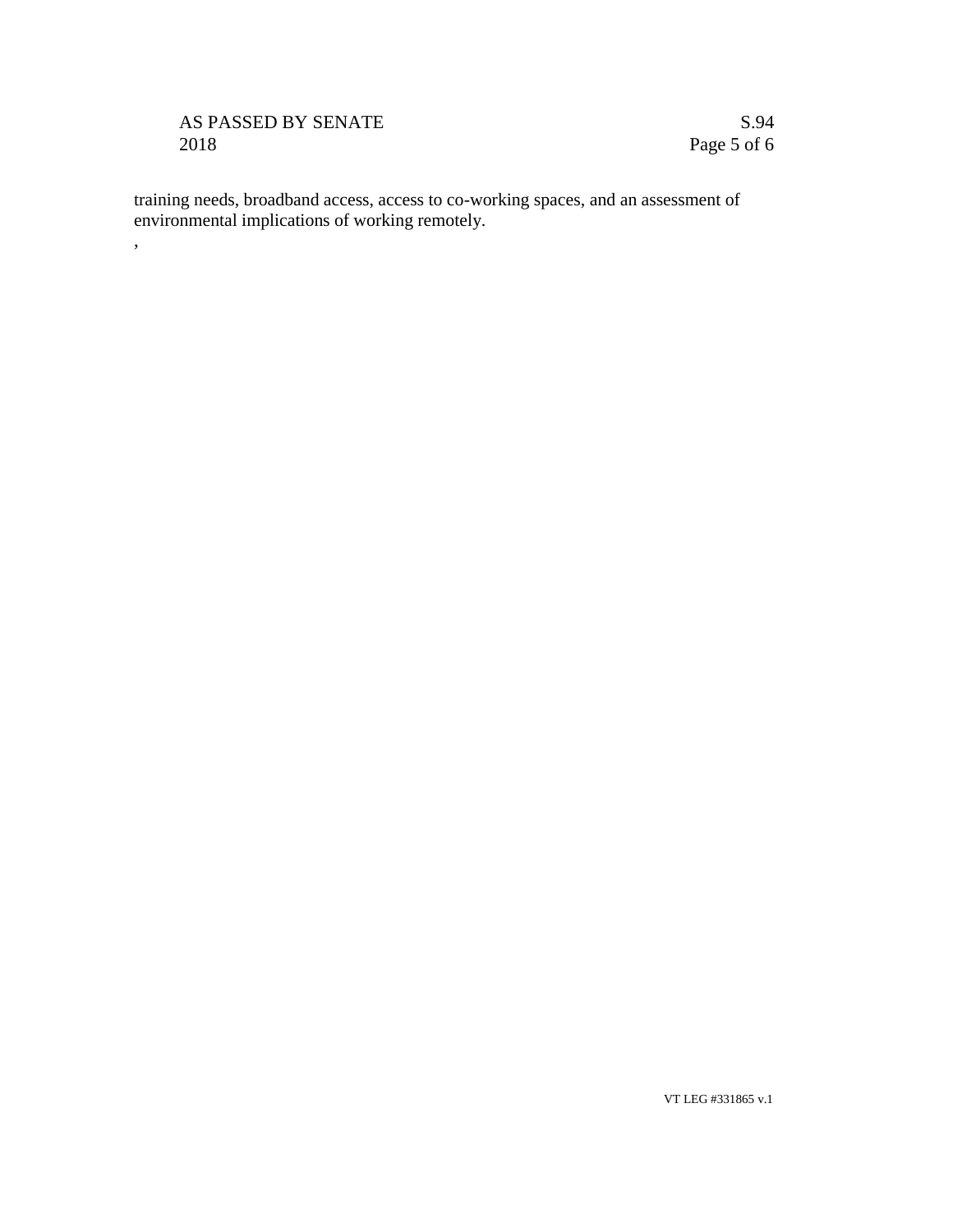### Sec. 3. INTEGRATED PUBLIC-PRIVATE STATE WORKSITES

(a) The Secretary of Administration, in consultation with the Secretary of Commerce and Community Development and the Commissioner of Buildings and General Services, shall examine the potential for the State to establish remote worksites that are available for use by both State employees and remote workers in the private sector.

(b) The Secretary shall examine the feasibility of and potential funding models for the worksites, including the opportunity to provide at low or no cost co-work space within State buildings that is currently vacant or underutilized.

(c) On or before January 15, 2019, the Secretary shall submit a written report to the House Committee on Commerce and Economic Development and the Senate Committee on Economic Development, Housing and General Affairs detailing his or her findings and any recommendations for legislative action.

#### Sec. 4. BROADBAND AVAILABILITY FOR REMOTE WORKERS

On or before January 15, 2019, the Director of Telecommunications and Connectivity, in consultation with the Agency of Commerce and Community Development, shall submit with the annual report required by 30 V.S.A. § 202e findings and recommendations concerning:

VT LEG #331865 v.1